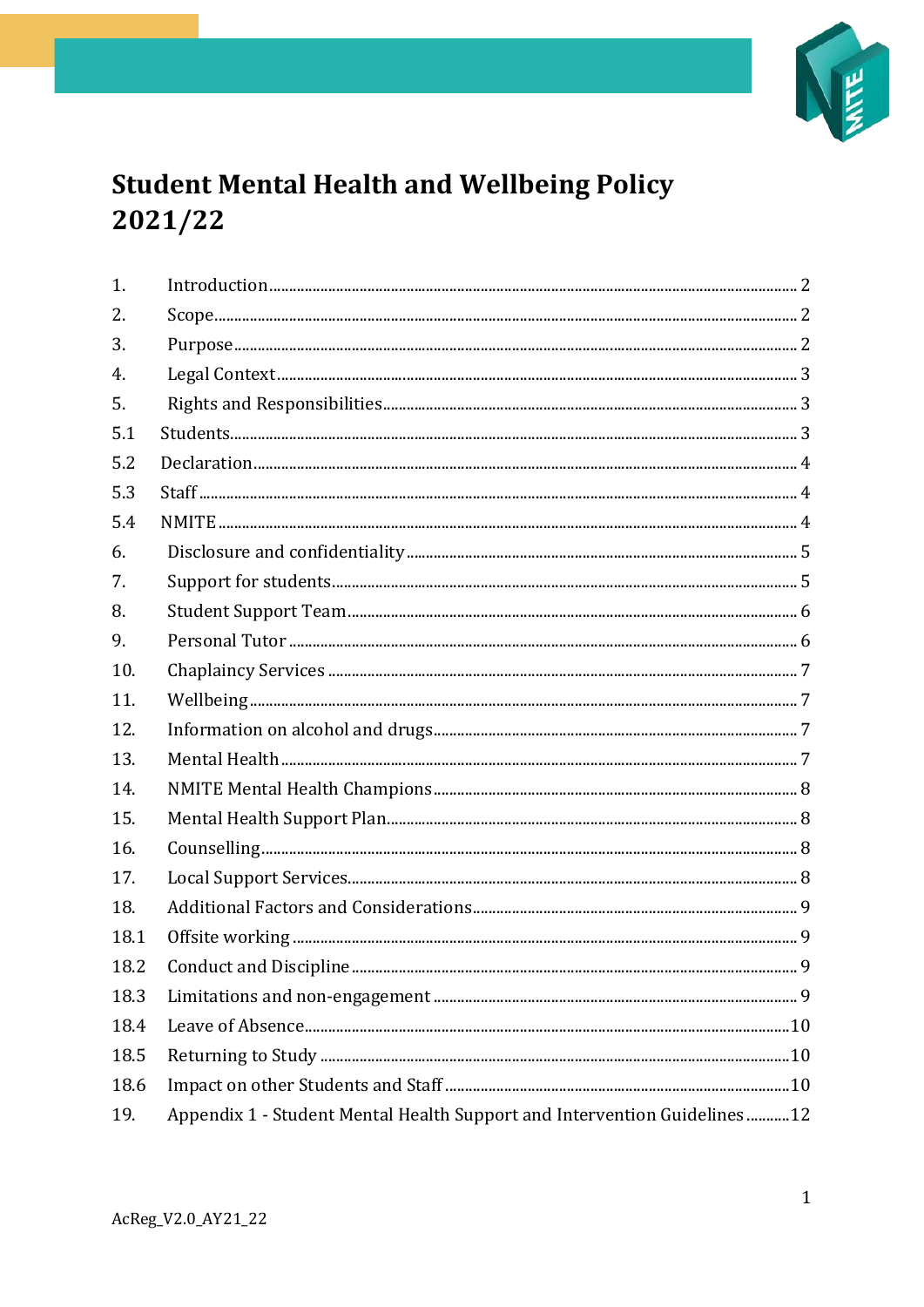

# <span id="page-1-0"></span>**1. Introduction**

- 1.1 NMITE is committed to providing a safe and positive study and living environment for our students and to promote the health, safety, and wellbeing of all of our community members. NMITE recognises that mental health is just as important as physical health: Everyone has mental health and like physical health, it fluctuates along a spectrum from good to poor.
- 1.2 Maintaining a healthy work-life balance is essential in ensuring mental and physical wellbeing. Achieving the balance helps maintain good mental health, promotes physical health and wellbeing, increases the ability to engage positively and productively with studies and helps a student to become a rounded individual with resilience and confidence to face challenges that may arise throughout life.
- 1.3 With this policy, we recognise our duty of care to all within our community, we aim to support our students and create a healthy and happy environment. We want everyone to feel valued and be treated fairly. NMITE believes that no student should be disadvantaged from succeeding in their studies due to mental health difficulties or conditions. NMITE is committed to providing flexibility to facilitate students' success.

### <span id="page-1-1"></span>**2. Scope**

- 2.1 This policy applies to all prospective and current students at NMITE. NMITE ensures that prospective students have clear and accurate information on the support services which it provides. This policy applies to students with both fluctuating and long-standing issues around mental health.
- 2.2 This policy does not address the mental health needs of NMITE staff who are encouraged to consult with the Human Resources department for further information and support.
- 2.3 This policy does not offer an alternative or replacement for external community mental health services and does not replicate NHS Mental Health provision.

# <span id="page-1-2"></span>**3. Purpose**

The purpose of this policy is to:

- i. promote positive mental health wellbeing by providing information, direct support, and signposting.
- ii. provide advice and information on the support options available.
- iii. enable those with mental health related issues to self-disclose and seek help.
- iv. offer guidelines to students and staff regarding their responsibilities.
- v. offer guidelines for developing strategies to support positive mental health.
- vi. explain the legal context and responsibilities.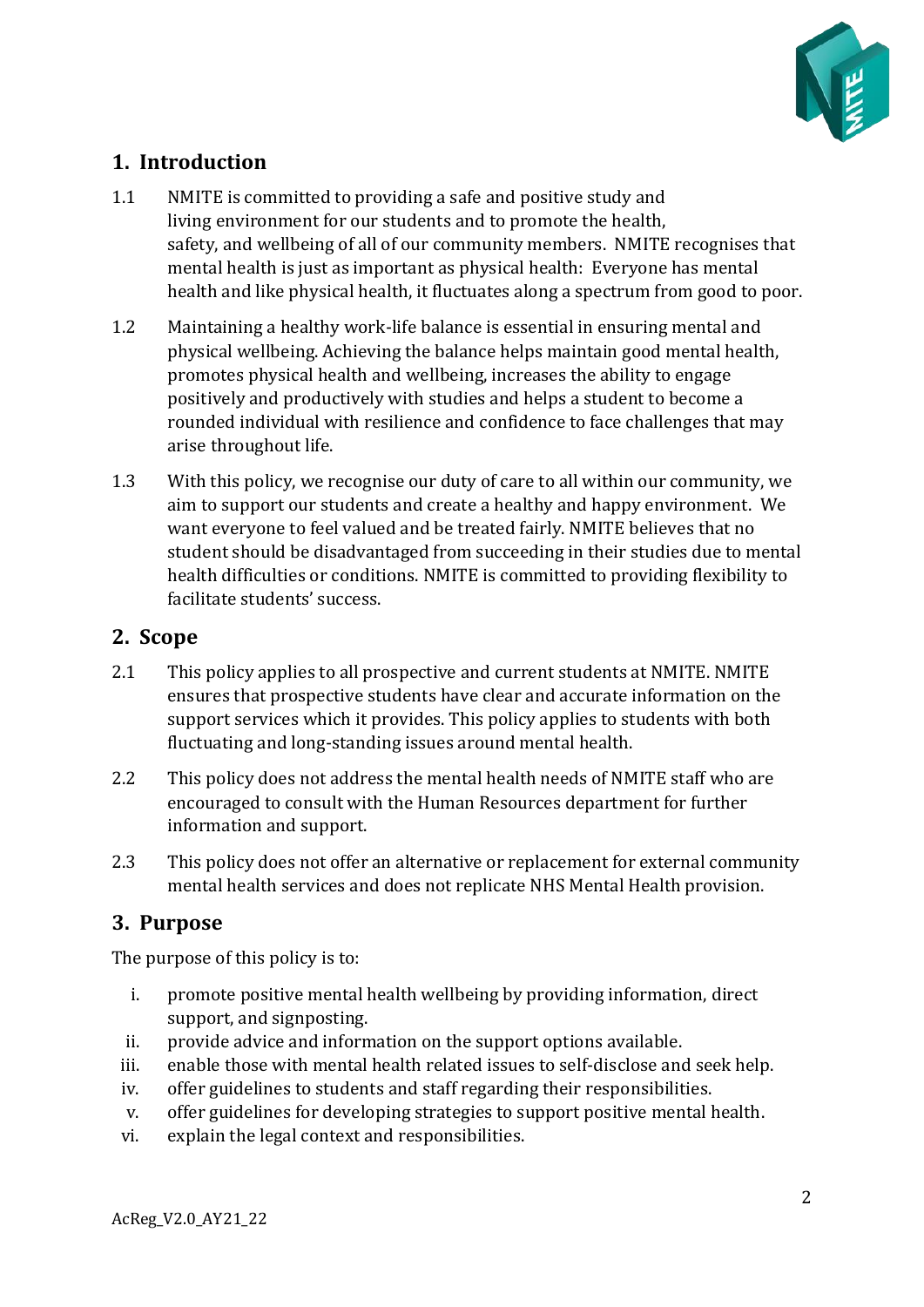

# <span id="page-2-0"></span>**4. Legal Context**

- 4.1 The Health and Safety at Work Act 1974 (HSWA); places a duty on an institution to do everything reasonably practicable to ensure the health and safety of those affected by its undertaking, including its students. In the context of student mental health, this includes having in place appropriate systems and practices to manage and support students with mental health difficulties.
- 4.2 The Equality Act 2010; protects students with disabilities (including mental health difficulties) from discrimination and places a duty upon institutions to make reasonable adjustments for students declaring a disability. NMITE will positively engaging in enabling reasonable adjustments to our applicants and students.
- 4.3 The Mental Health Act 1983 allows individuals to be admitted to hospital, detained, and treated without their consent, either for their own health and safety, or for the protection of other people. People can be admitted, detained, and treated under different sections of the Mental Health Act, depending on the circumstances. If there are concerns that an individual is acutely unwell as a result of a mental health condition, staff should refer to the Student Mental Health Support and Intervention Guidance (Appendix 1)
- 4.4 The Mental Capacity Act 2005 is founded on the principle that every adult has the right to make their own decisions and must be assumed to have capacity to make those decisions unless it is determined that they lack the capacity to make a particular decision.
- 4.5 NMITE Data Protection Policy; in line with GDPR is key in understanding how information is gathered and used. Refer to Disclosure and Confidentiality for further information.

# <span id="page-2-1"></span>**5. Rights and Responsibilities**

### <span id="page-2-2"></span>**5.1 Students**

- 5.1.1 All students at NMITE have a right to live and study at NMITE without being subject to prejudice or discrimination as a result of their mental health difficulties or conditions.
- 5.1.2 All students experiencing a form of mental health difficulty or condition have a right to support from NMITE with this, taking into consideration the limits of provision the NMITE offers.
- 5.1.3 All students should:
	- i. Contribute towards building a non-stigmatising community, including treating fellow students with dignity.
- ii. Engage with mental health awareness training.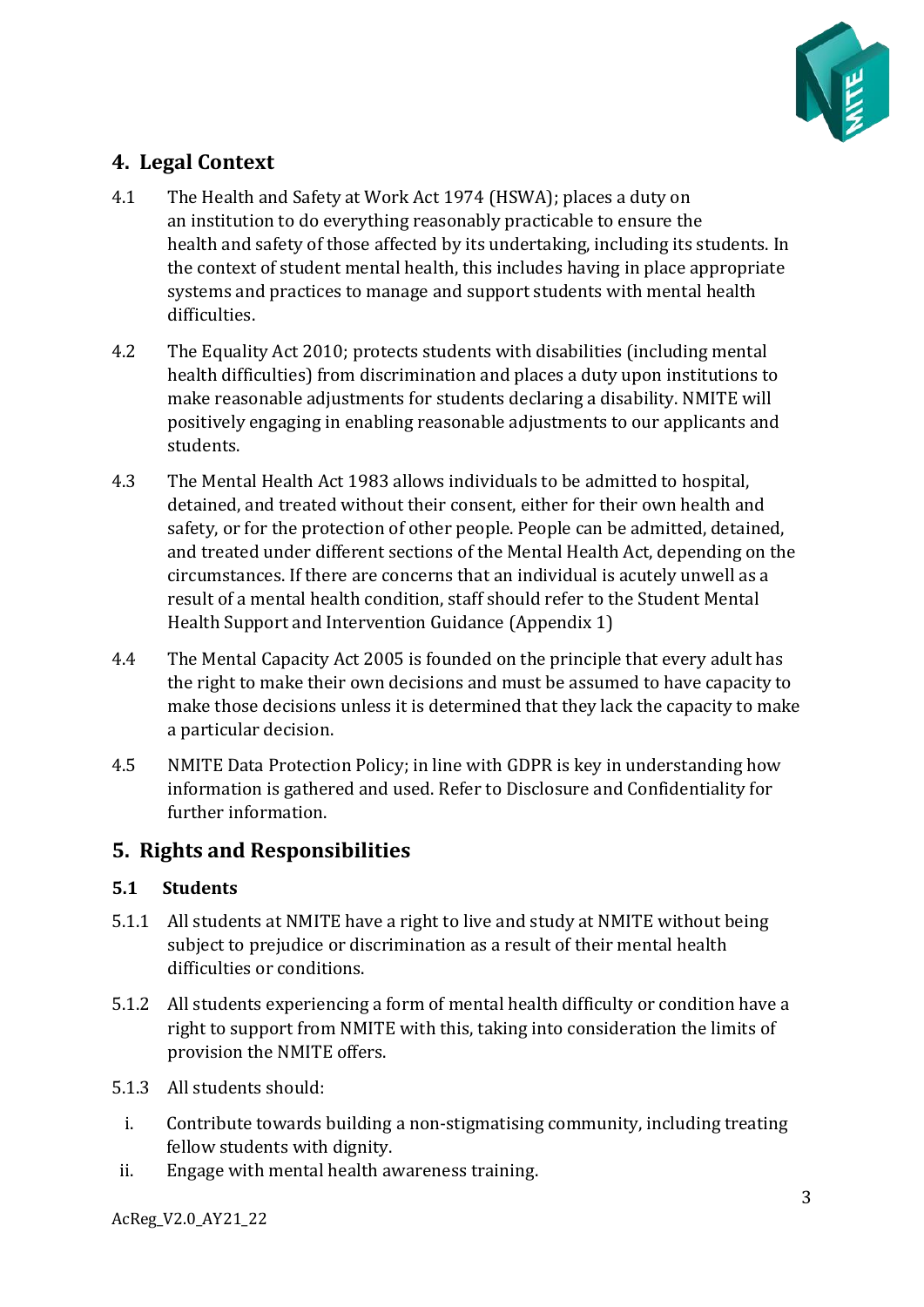

- iii. Seek help if they have a mental health issue internally and/or externally.
- iv. Inform relevant staff if unable to fulfil academic commitments as soon as possible, to enable support processes to be put in place.
- v. Encourage other students to seek help if they have a mental health difficulty.
- vi. Be aware of their own limitations if supporting a fellow student experiencing a mental health issue, and use the referral processes available, both internally and externally.

### <span id="page-3-0"></span>**5.2 Declaration**

- 5.2.1 NMITE recognises that students may find it hard to declare a mental health difficulty, possibly because that difficulty affects their insight into their situation and their willingness to seek help. Reluctance to declare can also reflect anxieties about the response to a declaration including the worry that it will affect their academic standing; fear that confidentiality will not be respected; and fear of stigma.
- 5.2.2 NMITE encourages students to declare any difficulties at an early stage so that the help they may need can be discussed and addressed in a timely manner. This is particularly important if the student's health problems are having an adverse effect on their academic studies, or if adjustments need to facilitate continued engagement with studies.
- 5.2.3 A student's right not to declare a mental health difficulty will be respected though this will make it more difficult for NMITE to support them appropriately.

### <span id="page-3-1"></span>**5.3 Staff**

All staff should:

- i. Contribute towards building a non-stigmatising community, including treating students with dignity, and encouraging them to seek help if they have mental health issues.
- ii. Be aware of the policy, procedures, services available and referral processes for dealing with mental health issues.
- iii. Be aware of their personal limitations when assisting students with mental health difficulties or conditions and should refer to the Student Mental Health Policy Guidelines for staff supporting students for further information (see appendix 1).
- iv. Be aware of the principles of confidentiality and disclosure.
- v. The Head of Student Experience is responsible for monitoring this policy on an annual basis.

### <span id="page-3-2"></span>**5.4 NMITE**

NMITE has responsibility to: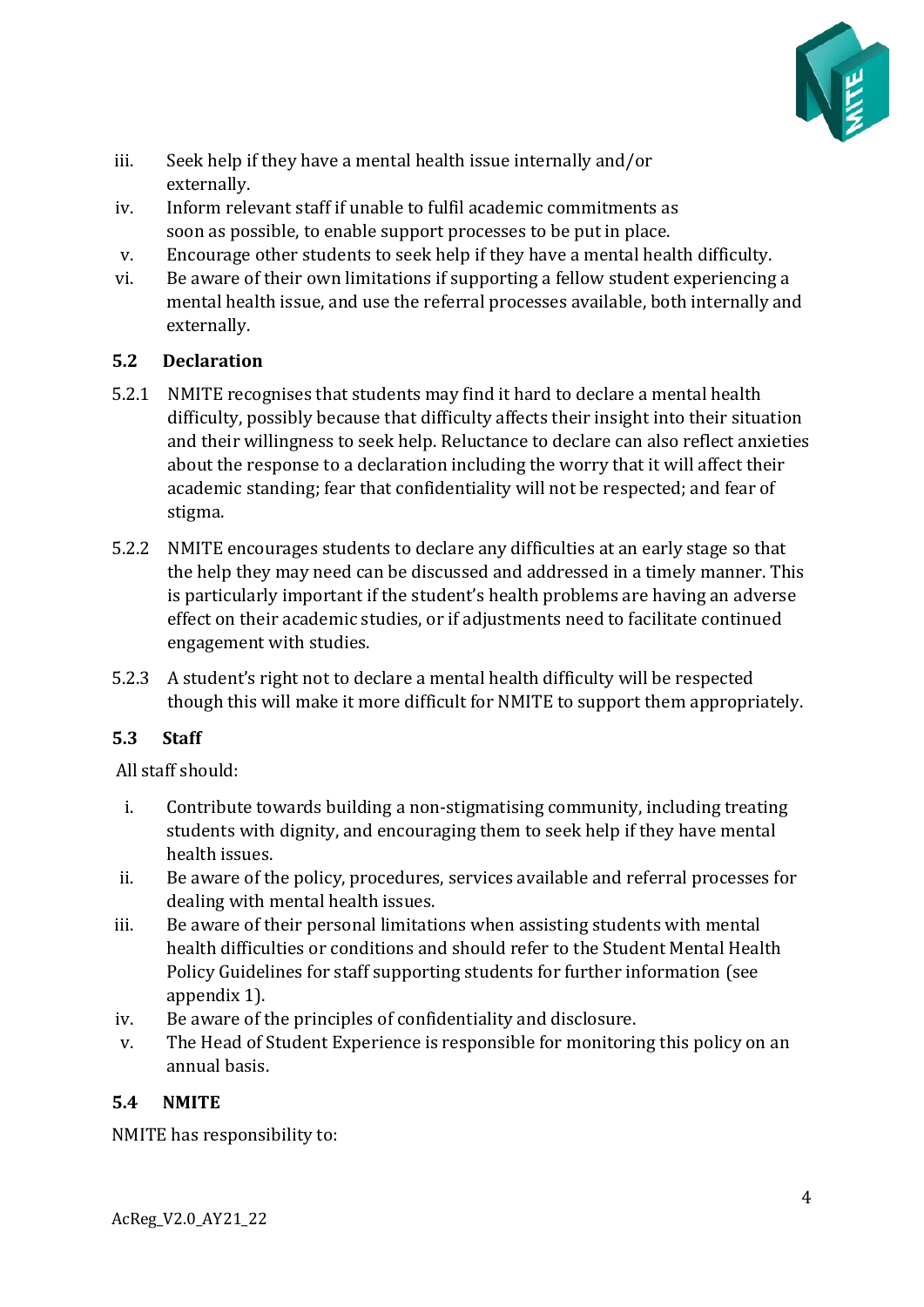

- i. take a holistic approach in the promotion of wellbeing which visions an open and inclusive community which promotes equality of opportunity and challenges mental health stigma.
- ii. ensure that where a student declares a mental health difficulty or condition to make reasonable adjustments to prevent the student being unduly disadvantaged by this difficulty.
- iii. disseminate information and guidance relating to the Mental Health Policy to all staff and provide training and updates where appropriate.
- iv. establish effective links with local health and voluntary sector mental health groups.
- v. responsibility to review and develop this policy dependant on student feedback and changes in the wider area of mental health support.

# <span id="page-4-0"></span>**6. Disclosure and confidentiality**

- 6.1 Ensuring confidentiality is vital in encouraging students to come forward and seek help when appropriate. Any information students provide will be treated with respect and will only be passed on to those who need to know with their consent. The aim is to encourage students to come forward and seek help.
- 6.2 If information is required by outside agencies (via phone, letter etc.) for example by psychiatrists, GPs – the rights of the student will be protected. NMITE will not disclose to any third party unless the student has given consent for the information to be passed to outside agencies.
- 6.3 NMITE will clarify why the agency requires this information before imparting it, and whether it is pertinent and relevant to that student's support and treatment, or their safety or the safety of others.
- 6.4 NMITE adheres to the general principle that consent should be sought before information is shared, with exceptions in the student's vital interests.
- 6.5 All staff within NMITE are bound by Data Protection legislation under which all data related to a person's mental health is regarded as sensitive personal data. There is an obligation to ensure such data is kept securely.

Further information can be found in the NMITE Date Protection Policy

# <span id="page-4-1"></span>**7. Support for students**

- 7.1 There is a range of information and support services for students which promote the general health and wellbeing of the student community; and support students experiencing mental health difficulties.
- 7.2 NMITE is an education institution and there will be limitations on the support services it is able to offer individuals. Students also have the right to decline any support offered or to act upon any advice given.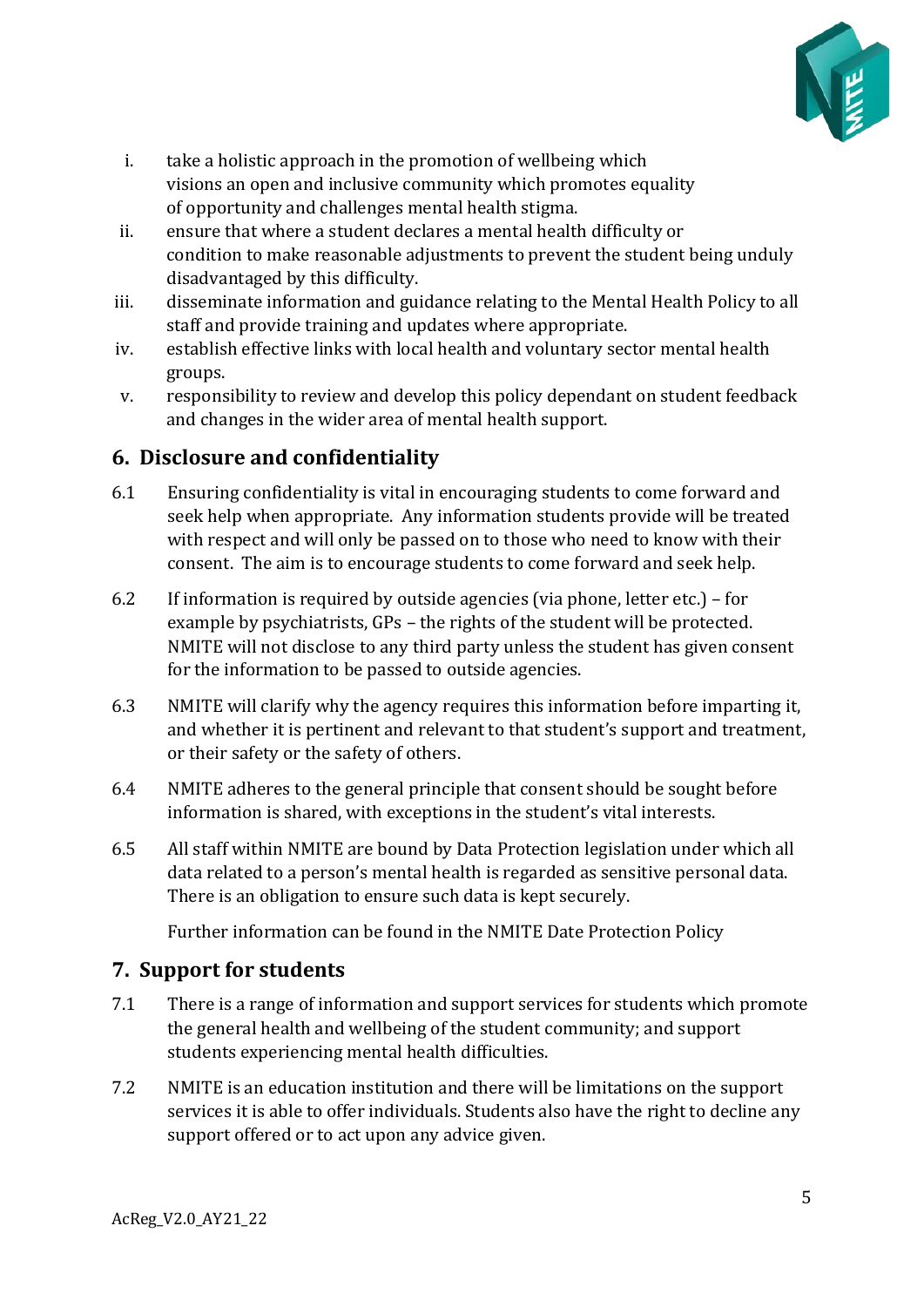

7.3 Arrival at NMITE and living away from home (in some cases for the first time) is a significant transition period and important milestone, bringing with it new and exciting experiences. Although this new environment may provide students with a range of opportunities to develop and flourish, the impact of the transition may be greater for some students than others. Advice on managing transition forms part of the NMITE Induction week which includes clear signposting to the provision of Wellbeing and Mental Health Support services.

### <span id="page-5-0"></span>**8. Student Support Team**

- 8.1 Through the application process prospective students with mental health support needs are encouraged to make these known, so that appropriate adjustments to the admissions process can be made. Early declaration also assists in the timely provision of support once students commence their studies. All staff who have contact with applicants should encourage early disclosure of additional needs to support this process.
- 8.2 The Student Support Team offers a confidential consultation service during the admissions process as well as on experience/open and selection days should a prospective student wish to discuss their specific support requirements.
- 8.3 For current students, the Student Support Team offers a confidential drop-in and appointment service to all students for any aspect of student life. Further detail is provided within the Student Handbook and on MyNMITE.
- 8.4 Team members are NMITE Mental health Champions and can offer:
- i. individual 1:1 support,
- ii. signposting to information including regarding Disabled Students' Allowances (DSAs),
- iii. advice on application for reasonable adjustments under the relevant policies,
- iv. mental health support plans,
- v. monitoring of students with mental health difficulties
- vi. where appropriate referral and liaison with external agencies.
- 8.5 The Student Support Team may also assist, advise, and liaise with relevant academic staff on how best to support students' mental health.

### <span id="page-5-1"></span>**9. Personal Tutor**

9.1 The student's Personal Tutor, who is a member of the Academic Team; is primarily responsible for overseeing and supporting academic progress, they may also be the first port of call in the event of any difficulties, whether course related or personal. Personal Tutors can signpost to information and services and refer or encourage the student to self-refer to the Student Support Team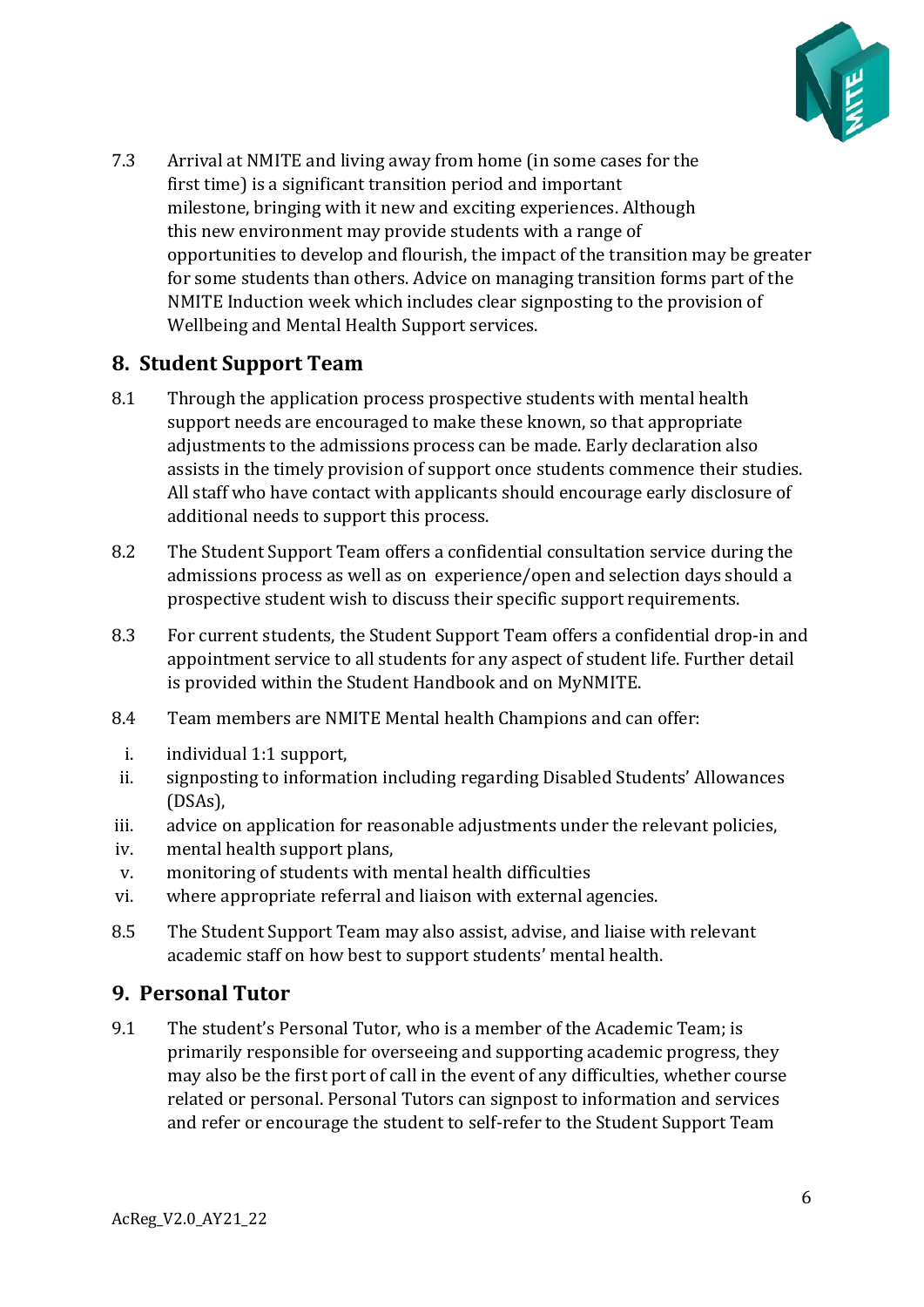

# <span id="page-6-0"></span>**10. Chaplaincy Services**

10.1 The Chaplaincy service provides spiritual support for students and staff. It is open to students and staff of all faith/non-faith backgrounds and denominations. The NMITE Chaplain can be contacted via Student Support Services or directly via e-mail – chapliancy@nmite.ac.uk

### <span id="page-6-1"></span>**11. Wellbeing**

11.1 NMITE provide information and advice to students which promotes their wellbeing, this is accessible via MyNMITE. It focuses on the 5 Ways to Wellbeing and as well as providing a Wellbeing assessment tool, it signposts to self-help resources including on-line, books and mobile apps.

#### 11.2 Right Steps

As part of its integrated Wellbeing and Mental Health services, NMITE students have access to Right Steps; an on-demand wellbeing and mental health platform designed to create long-term behaviour changes to help reduce stress, anxiety, and low mood, providing support to help live a happier life. Right Steps offers the latest information and advice about a wide range of health and wellbeing topics. These include:

5 ways to Wellbeing Anxiety Low Mood Stress Healthy eating Physical Activity Sleep difficulties Help to Stop smoking

Students can directly access Right Steps via MyNMITE

### <span id="page-6-2"></span>**12. Information on alcohol and drugs**

12.1 Students can also access the Right Steps confidential counselling service. NMITE staff do not receive any information relating to students who have accessed different sections, although do have access to a report of the resources viewed the most. This supports NMITE to target its wellbeing promotion activities.

### <span id="page-6-3"></span>**13. Mental Health**

13.1 Mental health issues are any conditions that affect a person's state of mind. These conditions may include mild depression, stress, and severe anxiety. Mental health difficulties manifest in different ways and exist across a spectrum of states of mind and behaviours, from temporary reactive responses to painful events through to more debilitating and persistent conditions.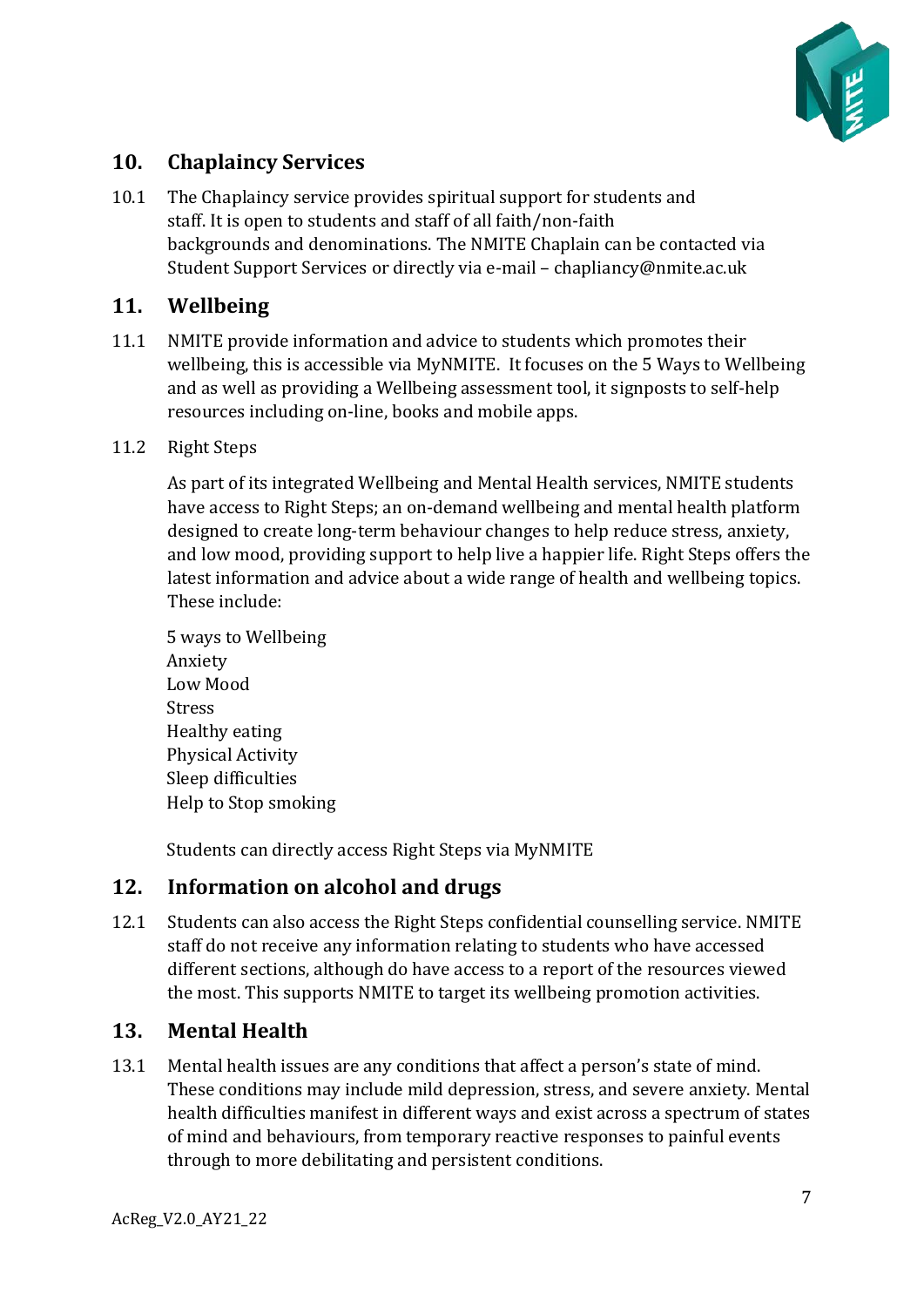

13.2 NMITE provide information and advice to students which actively supports good mental health, this is accessible via MyNMITE. It includes information on local services and signposting to external support organisations for general mental health support and support for specific mental health conditions.

# <span id="page-7-0"></span>**14. NMITE Mental Health Champions**

14.1 NMITE have committed to all staff receiving mental health training, some team members receive a higher level of training and have become Mental Health Champions, with the knowledge and skills to recognise and support people with mental health conditions. For students, the Mental Health Champions are members of the Student Support Team:

Mary Kenyon-James, Head of Student Experience

Mark Fisher – Student Support Manager

And

Tam Milner - Academic Registrar

### <span id="page-7-1"></span>**15. Mental Health Support Plan**

15.1 Mental Health Champions will offer time and expertise to work with students to develop a Mental Health Support Plan if required, they will support appropriate referral to professional mental health services if required. A mental health support plan does not replace this but should be viewed as an additional 'tool' to support students to maintaining good mental health.

### <span id="page-7-2"></span>**16. Counselling**

- 16.1 Counselling Services offer a confidential space for students to explore and reflect on mental health issues, and to help develop strategies to manage and overcome difficulties or conditions.
- 16.2 Student Support Services can provide students with access to accredited counselling provision for a short term counselling service. On referral, students will be invited for an assessment consultation with an accredited counsellor with up to 6 further sessions made available, depending on need.

### <span id="page-7-3"></span>**17. Local Support Services**

17.1 NMITE is committed to establish effective links with local health and voluntary sector mental health groups. The Student Support Team maintain a directory of local and national support services. Accessing mental health services in Herefordshire will in the first instance through GP services; students are encouraged to register with a GP in Hereford during Induction week.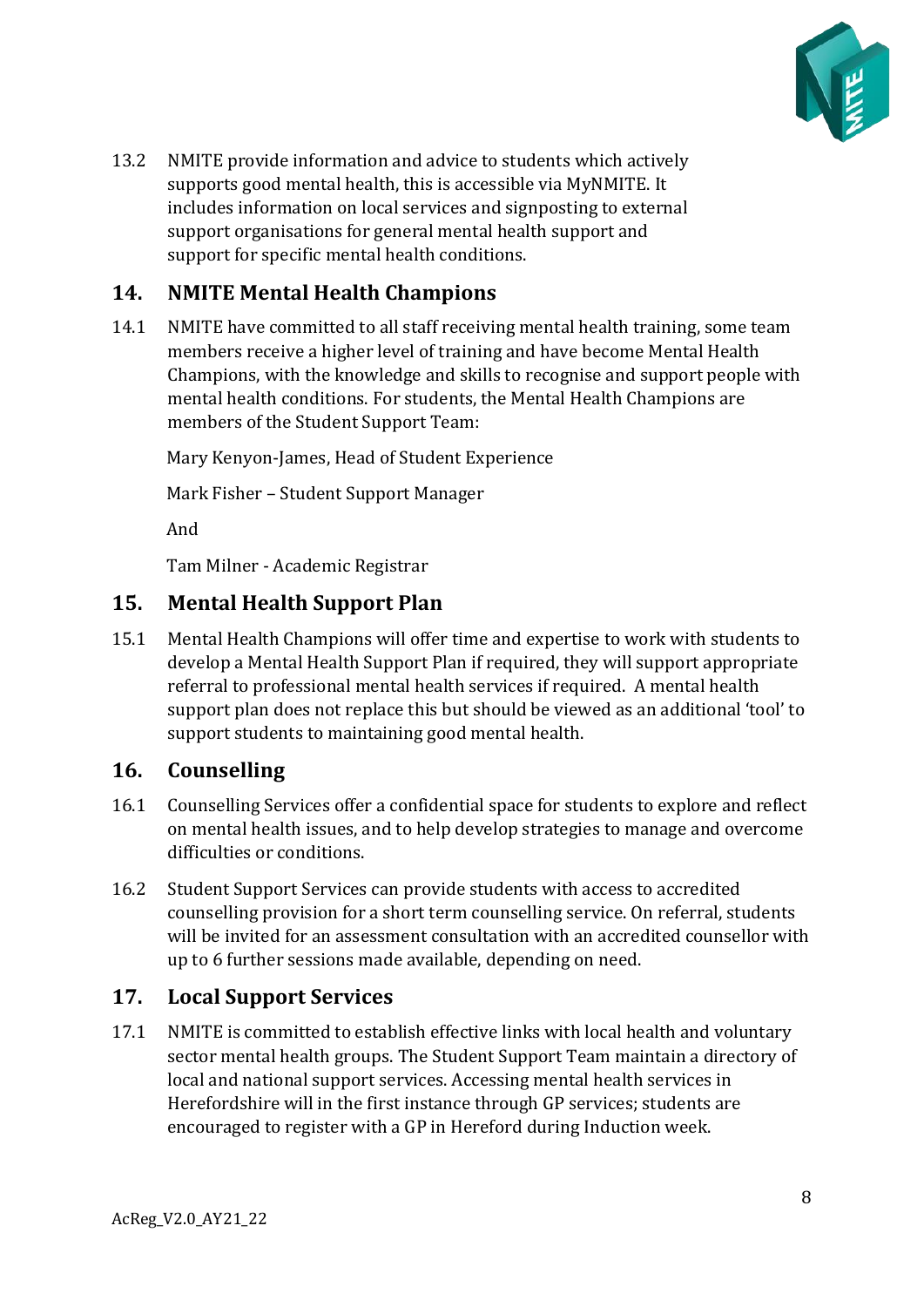

# <span id="page-8-0"></span>**18. Additional Factors and Considerations**

#### <span id="page-8-1"></span>**18.1 Offsite working**

- 18.1.1 During their learning students are likely to participate in off-site working. The Personal Tutor or Module Lead are responsible for assessing the risks involved, including those related to a pre-existing mental health condition for which plans can then be made; they may do this jointly with the Student Support Team if required.
- 18.1.2 As part of the risk assessment process, the Personal Tutor or Module Lead specifies the frequency of the contact they will maintain with their students, providing an opportunity for concerns to be identified. Part of the briefing for all students engaging in offsite working will include suitable contact details in the event of difficulties.
- 18.1.3 Whilst distance from NMITE imposes some constraints, students undertaking offsite working away from the NMITE are still entitled to access support from the Student Support Team via e-mail and telephone contact.

### <span id="page-8-2"></span>**18.2 Conduct and Discipline**

- 18.2.1 Mental health difficulties do not exclude students from the requirement to comply with NMITE regulations and Student Code of Conduct
- 18.2.2 In situations where a student's ability to participate in disciplinary procedures is affected by mental health difficulties, the situation will be approached with due sensitivity, ensuring that the student is fit to take part and is appropriately supported.
- 18.2.3 In relation to conduct, mitigating circumstances will be considered on a case by case basis, the disciplinary panel will consider appropriate sanctions and requirements for continuation of studies.

### <span id="page-8-3"></span>**18.3 Limitations and non-engagement**

- 18.3.1 The Student Support Team will make every effort to engage with the student to form a package of available support with an aim to enabling the student to productively engage with their studies. Engagement with any of the support suggested or offered by staff is at the discretion of the student and their wishes in terms of accessing support will be respected.
- 18.3.2 In cases where it becomes apparent that an individual student's support needs are beyond the responsibilities of NMITE, the Academic Registrar or Head of Experience will alert the Chief Academic Officer to the situation. A joint decision will be made on whether the student's nominated emergency contact should be informed. Ideally, this should involve a conversation about consent to avoid increasing risk, the negative effects of losing control over decisions or overriding privacy.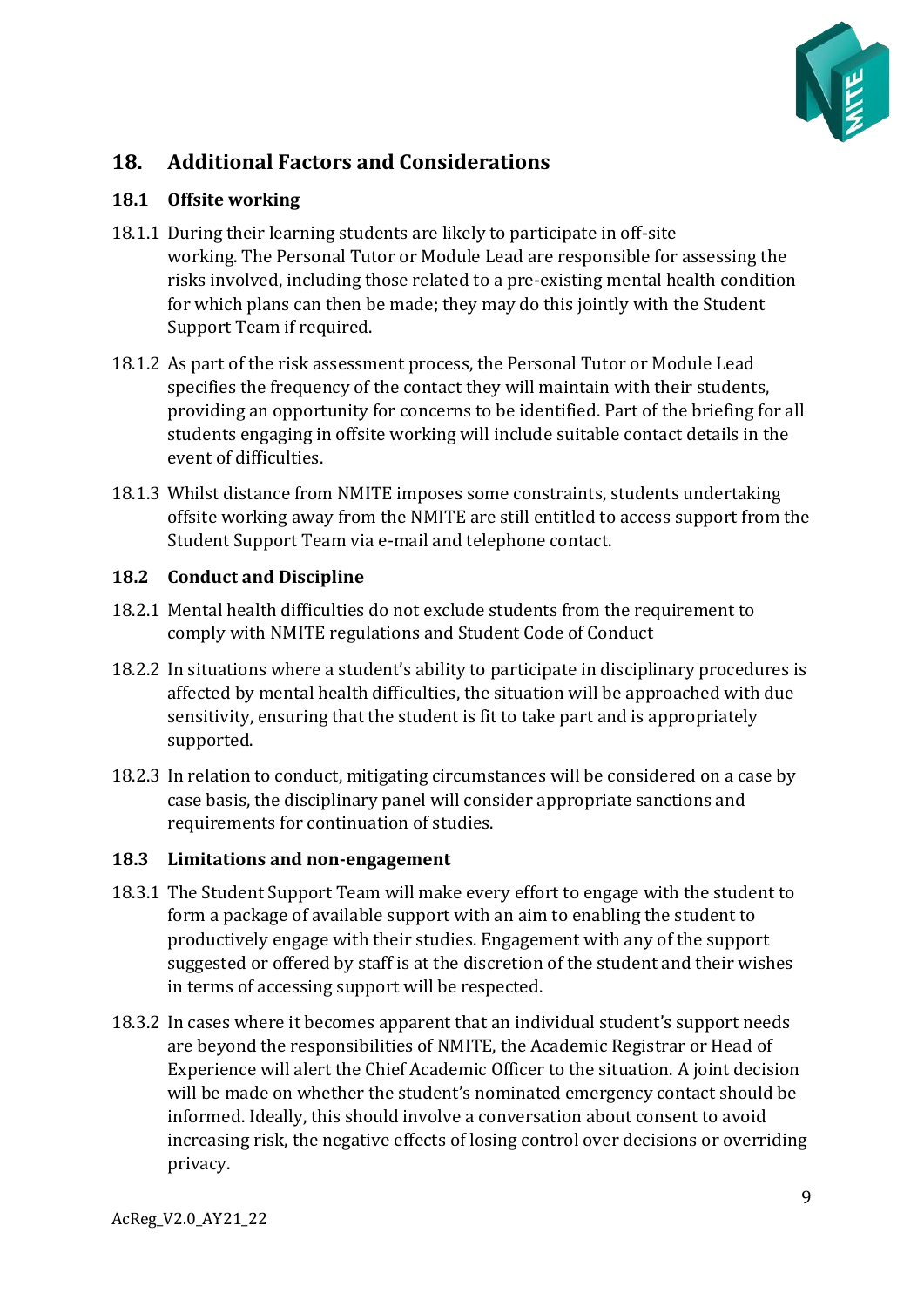

18.3.3 Where this is not possible, a judgement may be made in the best interests of the person who is causing concern.

#### <span id="page-9-0"></span>**18.4 Leave of Absence**

- 18.4.1 In such circumstances the use of the Leave of Absence Policy may be considered to safeguarding a student's placement at NMITE whilst enabling the student to seek structured professional mental health support.
- 18.4.2 NMITE would only recommend this course of action because of the level of concern regarding student's mental health impacting on their ability to fully engage and with their learning experience. It will only be considered on the basis that either the support has been offered to the student has been declined, or that support has been put in place and the level of concern is at such a point that it is still resulting in an unmanageable situation for the individual and/or NMITE.
- 18.4.3 If a Leave of Absence is agreed and where a student's next-of-kin/emergency contact is not able to be involved in the practical arrangements (for example, assisting the student in making arrangements to return home), the Student Support Team, will endeavour to provide a reasonable level of support.

#### <span id="page-9-1"></span>**18.5 Returning to Study**

- 18.5.1 Following a period of absence from NMITE for the purposes of recuperation due to a mental health difficulty, it will be necessary to ensure that the student is supported to resume studying. This includes but is not limited to, academic support and/or reasonable adjustments to be discussed through the Student Support Team.
- 18.5.2 Application to return to study is detailed within the Leave of Absence Policy; NMITE are likely to require evidence of a period of sustained good mental health and active management strategies of the student's mental health condition. This is not to say that a student would not be expected to experience further mental health difficulties but is demonstrative of a commitment to take responsibility for their own mental health and the proactive management of their wellbeing.

### <span id="page-9-2"></span>**18.6 Impact on other Students and Staff**

- 18.6.1 NMITE has a duty of care to all staff and students. There is a balance between the duty of care to a student with a mental health difficulty and the overall duty of care to staff and other students. At times, a student with a mental health difficult may present with behaviours which have an impact on others.
- 18.6.2 If students are finding another student's behaviour distressing or challenging it is key that they speak with someone about this and the impact that it is having on them. Students are encouraged to speak with their Personal Tutor or the Student Support Team.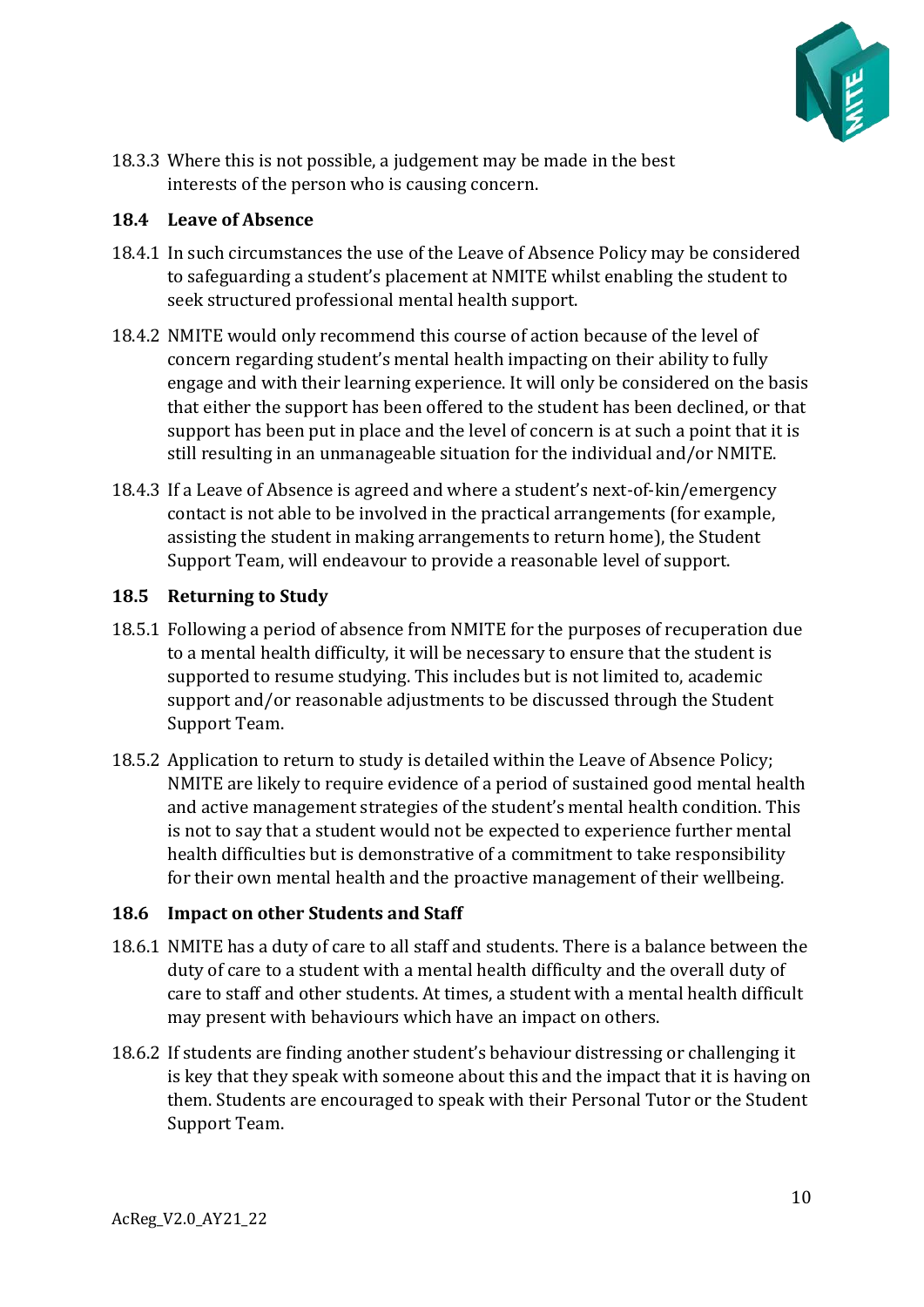

18.6.3 If staff experience behaviour which they find distressing, then they are encouraged to speak directly with their line manager and HR to seek support.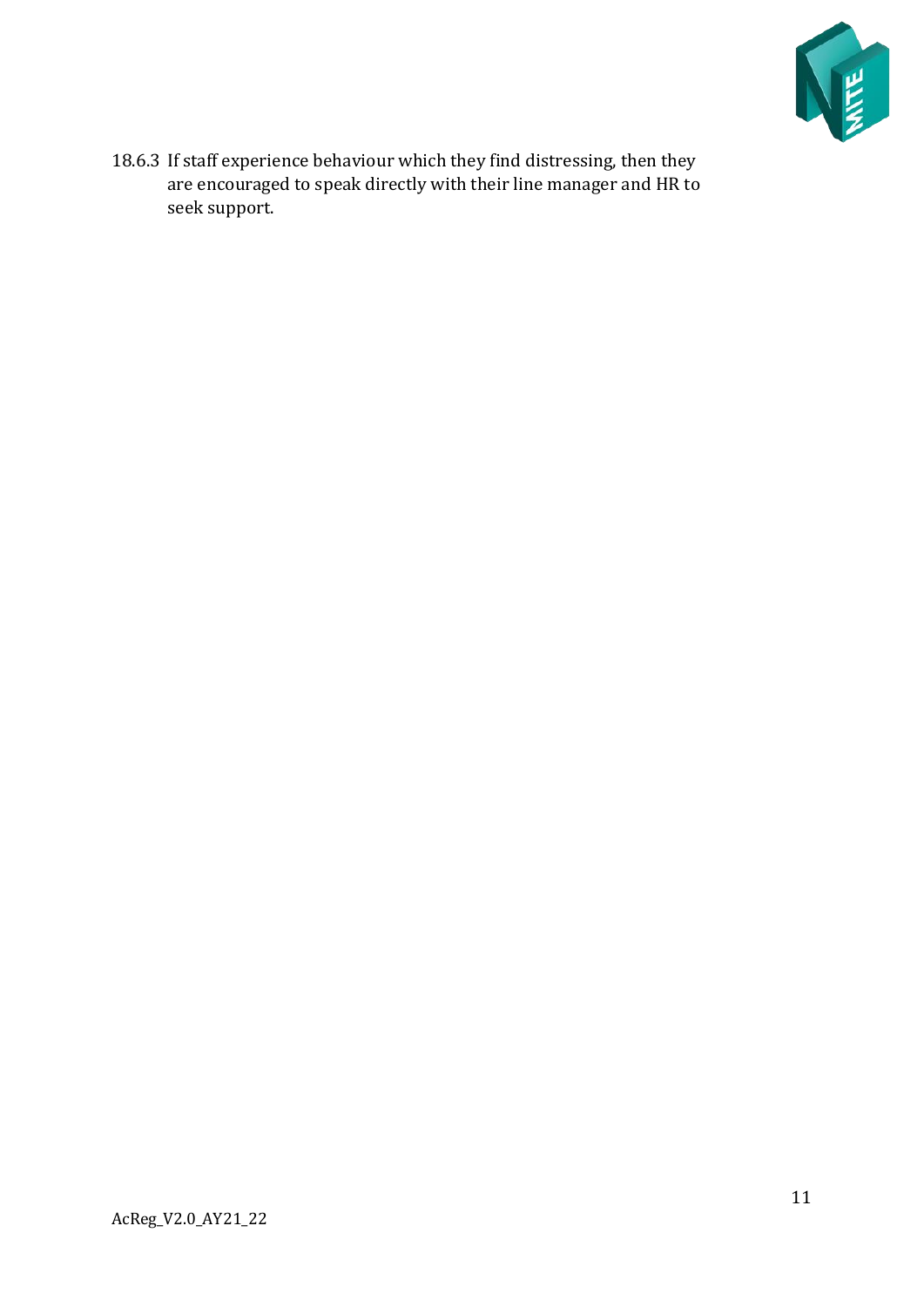

# <span id="page-11-0"></span>**19. Appendix 1 - Student Mental Health Support and Intervention Guidelines**

The literature on mental health suggests that 1 in 4 people experience mental health difficulties at some point during their life. Within student populations, research has shown this figure increases with a higher incidence of mental health problems amongst students compared to the general population.

In 2019 the Department for Education identified four key areas of risk that can affect the mental health of people going into university or other higher Education. These are:

Independent living – including things like managing finances, having realistic expectations of student life, as well as alcohol and drugs misuse.

Independent learning – helping students to engage with their course, cope with their workload and develop their own learning style and skills.

Healthy relationships – supporting students with the skills to make positive friendships and engage with diverse groups of people. Other risks can include abusive partners, relationship breakdowns and conflict with others.

Wellbeing – including loneliness and vulnerability to isolation, social media pressures and 'perfectionism'. Students may also not know how to access support for their wellbeing.

MyNMITE contains a wealth of information regarding all the risks identified above set up with sections

Wellbeing Mental Health information and services Safe Lifestyle Healthy Lifestyle Money Matters

The following guidelines are intended for use where you have prior knowledge of or growing concerns that a student is experiencing emotional or psychological distress.

You can find detailed information on different mental health conditions and links to external organisations that can provide support on MyNMITE]

### **Spotting the signs**

Spotting the signs early and starting the conversation is important in ensuring the student accesses appropriate information and support from an early stage.

The signs of distress can vary from person to person and at times can be difficult to identify. One of the main indicators is noticing a change in the student's behaviour, this may have been brought to your attention by:

the student themselves.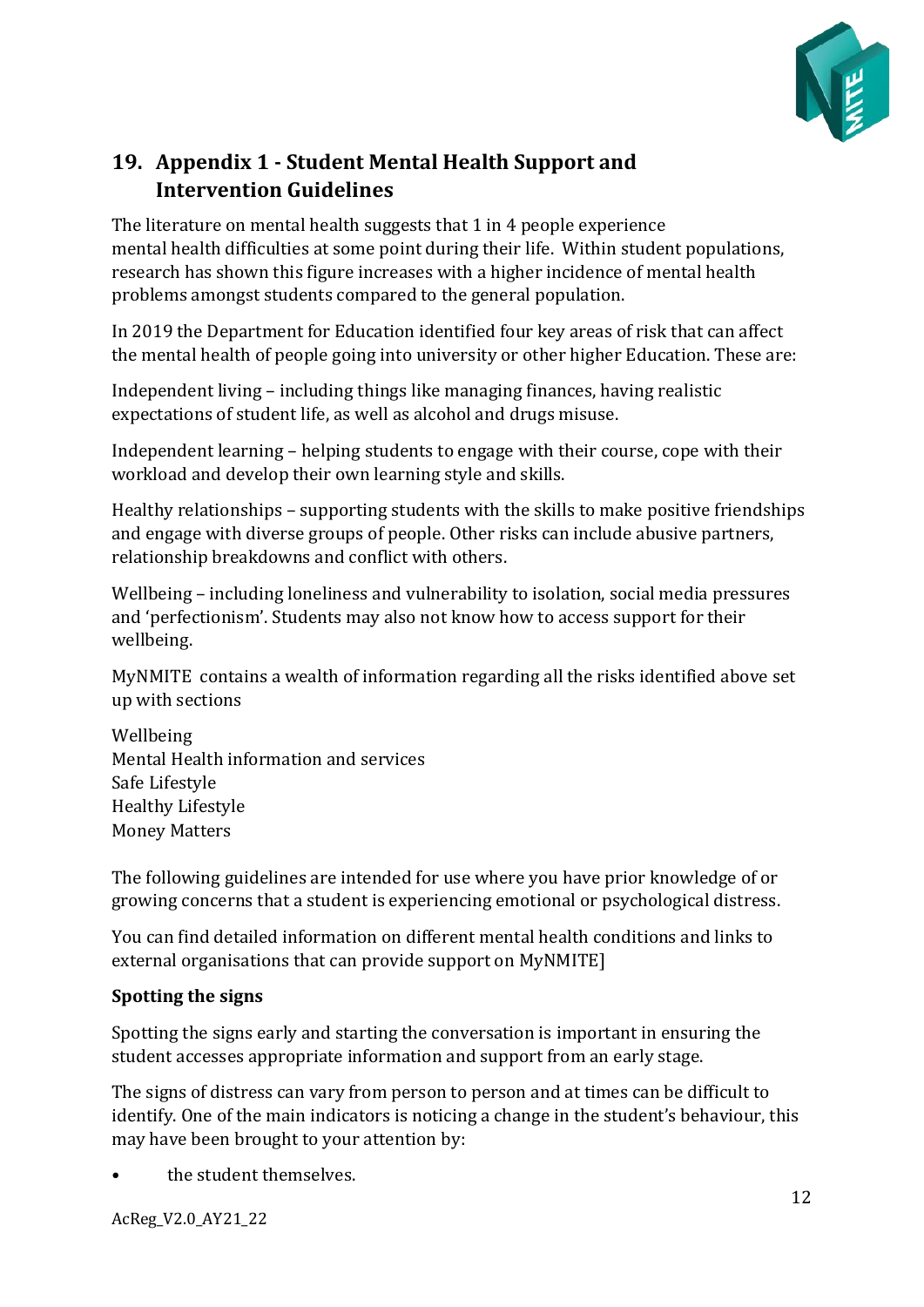

- direct observation on your part; or
- a third party who has made you aware of the situation e.g. your colleague or a friend of the student.

Typically, these changes may include:

- Tearfulness and looking unhappy
- Loss of interest in activities
- Drop in academic performance
- Mood swings that are rapid or out of character
- Evidence of self-harming behaviour, such as cutting
- Change in eating habits (binge eating, over-eating, not eating)
- Sleep problems (not sleeping, sleeping much more)
- Increased anxiety, seeming agitated or jumpy, panic attacks
- Loss of energy, and being tired or lethargic
- Increasing social isolation (socialising less, uncharacteristically missing lectures, avoiding friends etc.)
- Dramatically increased energy, going out much more, needing very little sleep, rapid speech, over excitement or euphoria etc.
- Hearing, seeing, or believing things that are a distortion of reality (hallucinations or delusions)

This is not an exhaustive list and may not in isolation indicate that the student is emotionally distressed or experiencing a mental health problem. Speaking with the student discreetly will help you establish if further support is required.

#### **Your role in the support network**

It is important that staff work within the boundaries of their knowledge and experience when offering support to a student with a known or potential mental health problem.

If the student contacts, you via email; try to avoid a lengthy response or get into a repetitive e-mail exchange with the student, you do need to advise them of the next steps to gain the support they may require. As an example, you could respond with:

"I'm sorry to learn that you're feeling overwhelmed right now. It sounds as though things have been difficult recently, so it is important that we get you the support you need. If you would like to come in and chat with me, we can discuss the best way forward. I'm available (suggested dates/times)"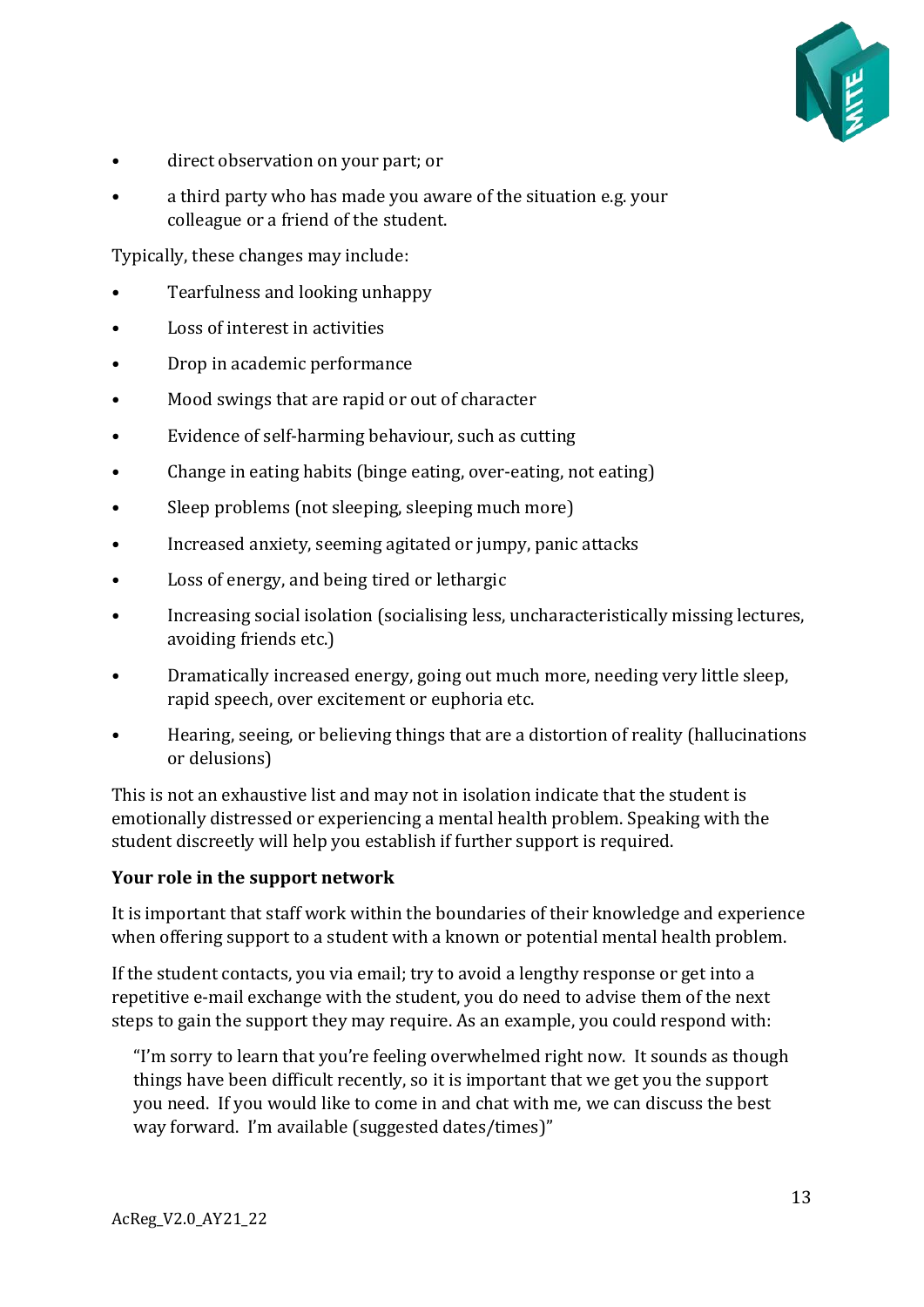

If you meet with a student (often because you may be the first member of staff, they have spoken to about this); you should ensure that you allow a reasonable amount of time for the meeting to take place, that you listen to what the student is saying and also be mindful that they may say something to invoke a reaction, It will be important that you remain as non-judgemental and neutral as possible irrespective of your own private beliefs.

Be mindful to maintain open body language, remove barriers (i.e. do not sit behind a desk); avoid asking intrusive questions, encourage the student to elaborate and share their thoughts and feelings to the degree that they wish to. You should aim to stay within the time frame you have allocated to your appointment with the student.

If at any point during a meeting with a student they become agitated or threatening and you become concerned for your own safety, you should try to remain calm, ask them how you can help and you should reassure them that support is available, if possible, leave the room and contact the Student Support Team/Security team.

A student may discuss something that resonates with your own personal experiences e.g. they are worried that they have bi-polar disorder and someone in your family has this diagnosis; they are recently bereaved having lost a close friend to cancer, and this is something you have experienced. If you do know beforehand that a student's concerns relate to your own experiences and are worried you may become upset or react in a certain way, it is more than acceptable to request that another colleague meet with the student instead.

Avoid being drawn into giving advice about any mental health difficulties other than empathising with their situation and support them to access the information available on MyNMITE, signpost to self-help and support organisation, helplines etc and provide information about the support services that NMITE provide.

Encourage students to involve parents and carers, guardians, or other people they trust early if they run into mental health difficulties. Students' first source of support is often friends and family.

If it becomes apparent that the student's difficulties may benefit from more structured mental health support; encourage them to make an appointment or drop-in to meet with the Student Support Team; practically support them to do this if they are willing at that time.

#### **Who to contact?**

For further information staff should refer to the Guide to Student Support Services.

### **Suicide Prevention**

There may be a time when you are faced with a student in crisis who is considering taking their own life. Your role is to help them to get the support that they need, it is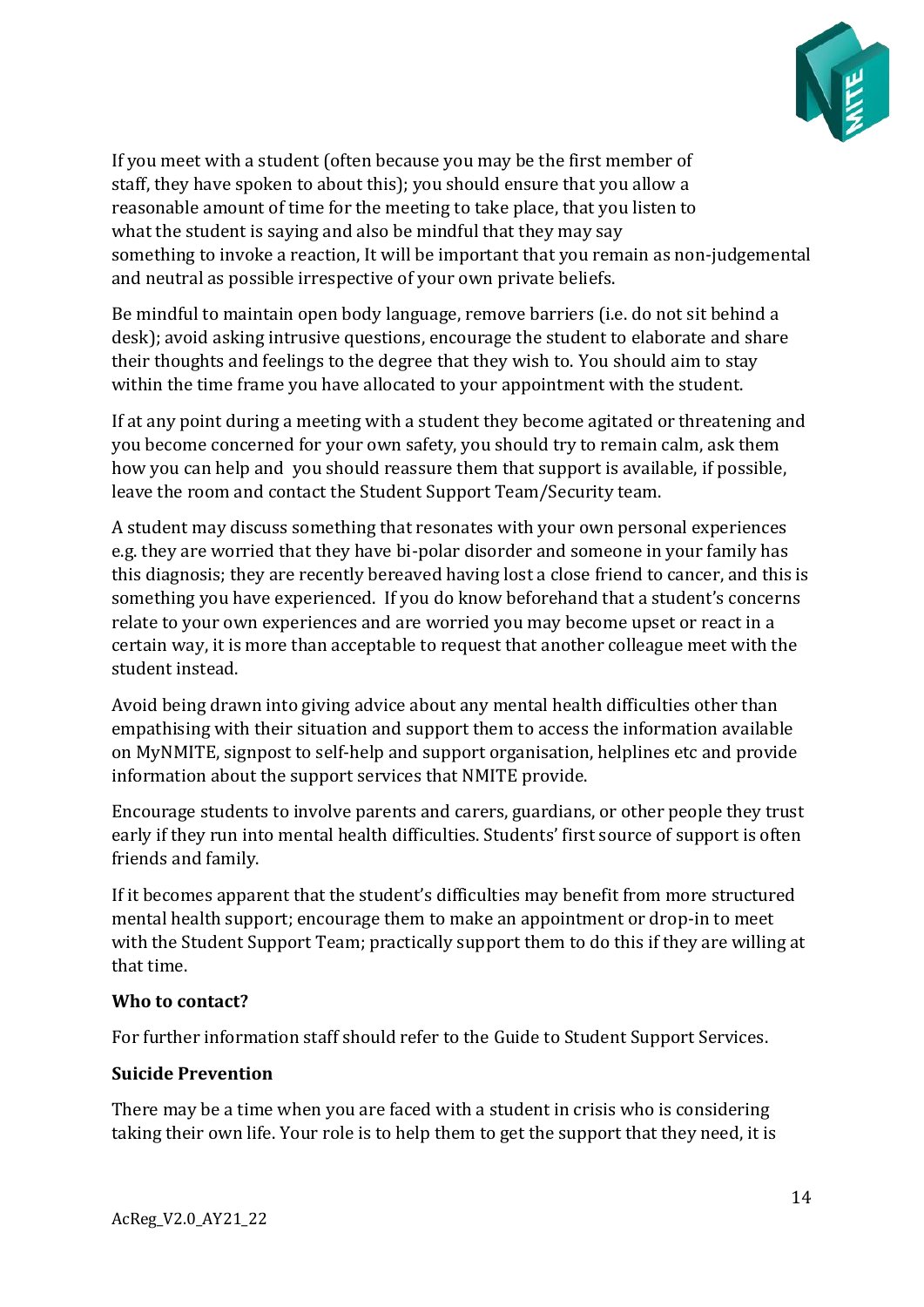

vital that you are able to spot the warning signs and follow the protocol to help prevent any harm to the student, or others.

Warning signs include:

- Talking about suicide
- Preoccupation with death
- No hope for the future
- Withdrawing from others
- Destructive behaviour
- Self-hatred
- Seeking out lethal means (sourcing pills, knives, or other weapons)
- Suicide planning (saying goodbye to people, writing letters to family and friends, arranging finances)

If you suspect that a student is having suicidal thoughts, or they disclose that they are, you should:

Speak up – express your concern to the student and directly ask if they are having thoughts about suicide. It is important to clarify what the student means. Remember, asking whether they are talking about suicide does not put the idea in their mind.

Take action – if they are thinking of suicide, you must share this information. Do not keep this confidential, even if the student asks you to.

Serious concern – student discloses suicidal thoughts but there is no evidence of a plan

- Contact an NMITE Mental Health Champion via Student Support Services for advice or ask the student for their GP details so you can call to make an urgent appointment on their behalf
- If out of hours (Monday to Friday, 9am 4pm), call Samaritans on 116 123 to instruct you or to speak to the student directly
- Inform the Student Support Team as soon as possible by emailing studentsupport@nmite.ac.uk with the subject line 'Suicide concern' or contact us to speak to a member of the team. A member of the team will follow up with the student straight away during office hours.

Urgent concern – student is experiencing suicidal thoughts and has developed a plan

• Call the Student Support Team on 01432804545] (staffed Monday to Friday, 9.30am – 4.30pm) for support and to jointly risk assess and agree what to do next